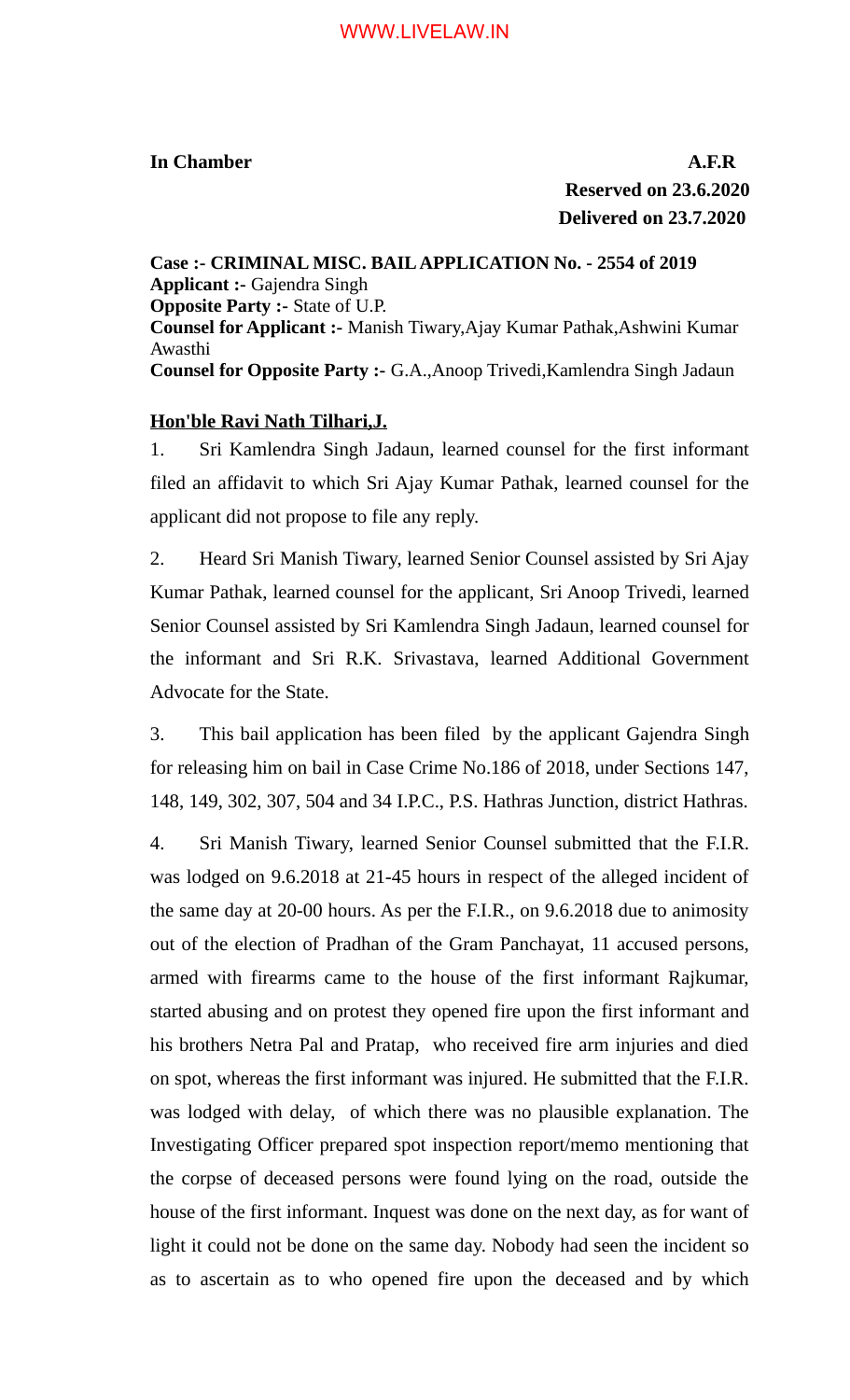weapon. The applicant has not been assigned any particular weapon. The F.I.R. was lodged against 11 persons but charge sheet was filed against only 4 persons, including the applicant. This belies the prosecution story. As per post mortem report cause of death is shock and hemorrhage, as a result of ante mortem firearm injuries, but he submitted that the injuries are of such a nature which could not be caused by a country-made pistol of 315 bore, recovered from the possession of the applicant as per the recovery memo. Such injuries could be caused by SBBL gun or 12 bore pistol, which were recovered from other accused, namely, Rajan Singh and Ajay Singh.The first and the second statements of the first informant, recorded under Section 161 Cr.P.C. although supported the F.I.R. but being false cannot be considered. The scribe of the F.I.R. Anurag Sisodiya, on being asked as to how the first informant recognized the accused persons, replied "by voice and light of inverter", whereas the inquest could not be done on the same day for want of light and therefore, the statement of the scribe under Section 161 Cr.P.C. was also not reliable. Other witnesses Devendra Singh, Hemlata and Himanshu are interested witnesses, being the family members of the first informant and as such their statements under Section 161 Cr.P.C. are also not reliable.

5. Learned Senior Counsel Sri Manish Tiwary has submitted that general allegations have been levelled against the applicant who has been falsely implicated. The coaccused Harendra from whose possession also recovery of country made pistol of 315 bore was made has been granted bail by this Court by order dated 13.12.2018 in Criminal Misc. Bail Application No.43858 of 2018. The applicant is involved in one other Case Crime No.205 of 2017, under Sections 323, 504, 506 I.P.C., P.S. Hathras Junction, district Hathras, in which he has been released on bail. The applicant is in jail since 10.6.2018. In case the applicant is granted bail he will not misuse the liberty of bail and will cooperate in the trial. He has also informed that the trial has commenced and one witness PW-1 has been examined.

6. Per contra Sri Anoop Trivedi, learned Senior Counsel submitted that it is a case of brutal murder in which two persons were killed and one was severally injured. The accused entered the house of the first informant and murdered his two brothers by firearms and also injured the informant. The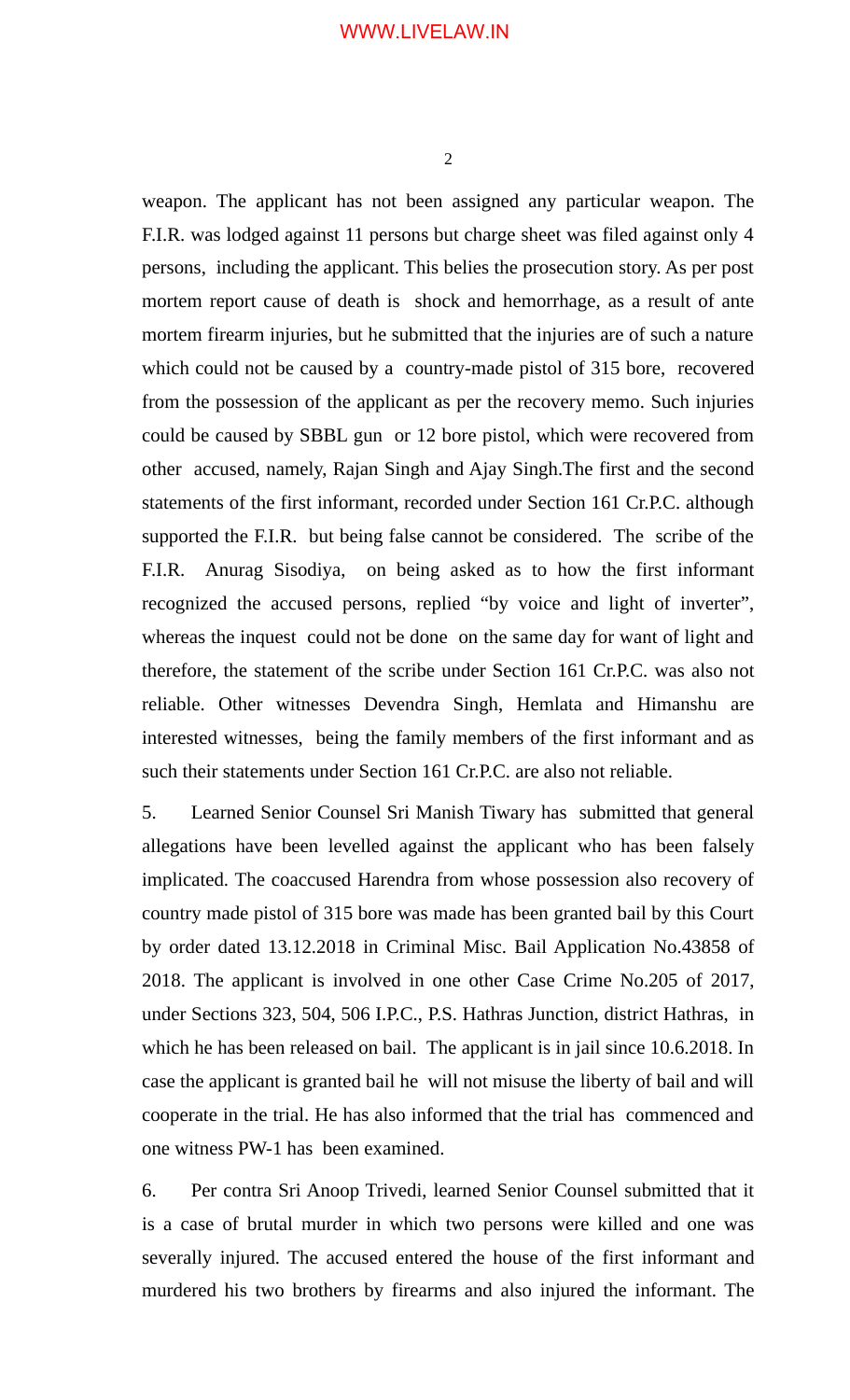applicant is named in the F.I.R. The statements of witnesses under Section 161 Cr.P.C. fully support the prosecution story. The F.I.R. is prompt as the police station is at a distance of 16 km from the place of the incident. As per the post mortem report following, so many, ante mortem firearm injuries were found on the bodies of the deceased Netrapal and Pratap:-

## **"Ante Mortem Injuries on the body of Netrapal-**

*i. Multiple gunshot entry wound,spread over left chest 5 in number one 5 cm above left nipple at 12 o' clock, one 4 cm medial to nipple at 9 o' clock, two over mediastinum over left side, margins inverted and blackening seen.*

*ii. Two entry wounds of gunshot with blackening and inverted margins at shoulder.* 

*iii. Two entry gunshot wounds with inverted margins and blackening over left axilla.* 

*iv. Two gunshot entry wound over right thigh at mid anteriolly, margins inverted blackening seen.* 

*v. Two entry wound of firearm over left groin with blackening and inverted margins.*

*vi. Two entry wound of fire arm margin inverted over abdomen at 11 o' clock and 9 o' clock position with blackening seen.*

## **Ante Mortem Injuries on the body of Pratap-**

*i. Firearm entry wound with blackening seen -forehead at glabella, over left eyebrow, at left face 3 cm below left eye, at neck at level of thyroid over left side. Two at base of neck on Lt side 2 at base of neck on Rt side.* 

*5 wound at Lt side of upper chest long with collar bone one at mid of collar one just above its mid Lt. Nipple two wound at 6 cm medial to left nipple at 7 o' clock, 3 cm below left nipple 5 o' clock position, 7 cm below left nipple at 5 o' clock position at arm 09 cm below shoulder joint at medial surface, at lateral surface of left arm 13 cm below shoulder joint, at area of epigastric, on over right side chest 4 cm below medial end of collar bone, at 6 cm below medial end of collar bone over right chest, 16 cm below medial end of collar bone, over right side of chest. Three wound along the parietal to collar bone of right side 8 cm below it a shoulder right side, one over right side of chest 4 cm below nipple at 5 o'clock, one 7 cm below nipple at 7 o'clock position over cubital fossa right arm at medial end of right wrist at right thigh at lateral surfaced. The wound left illaic create over, medical aspect of thigh(L) on would lateral aspect of left thigh.*

*Lacerated wound 3 cm x 0.5 cm at mid of right arm blackening present at mid lateral surface.* 

*Lacerated wound over right chest 2 cm above nipple blackening seen.*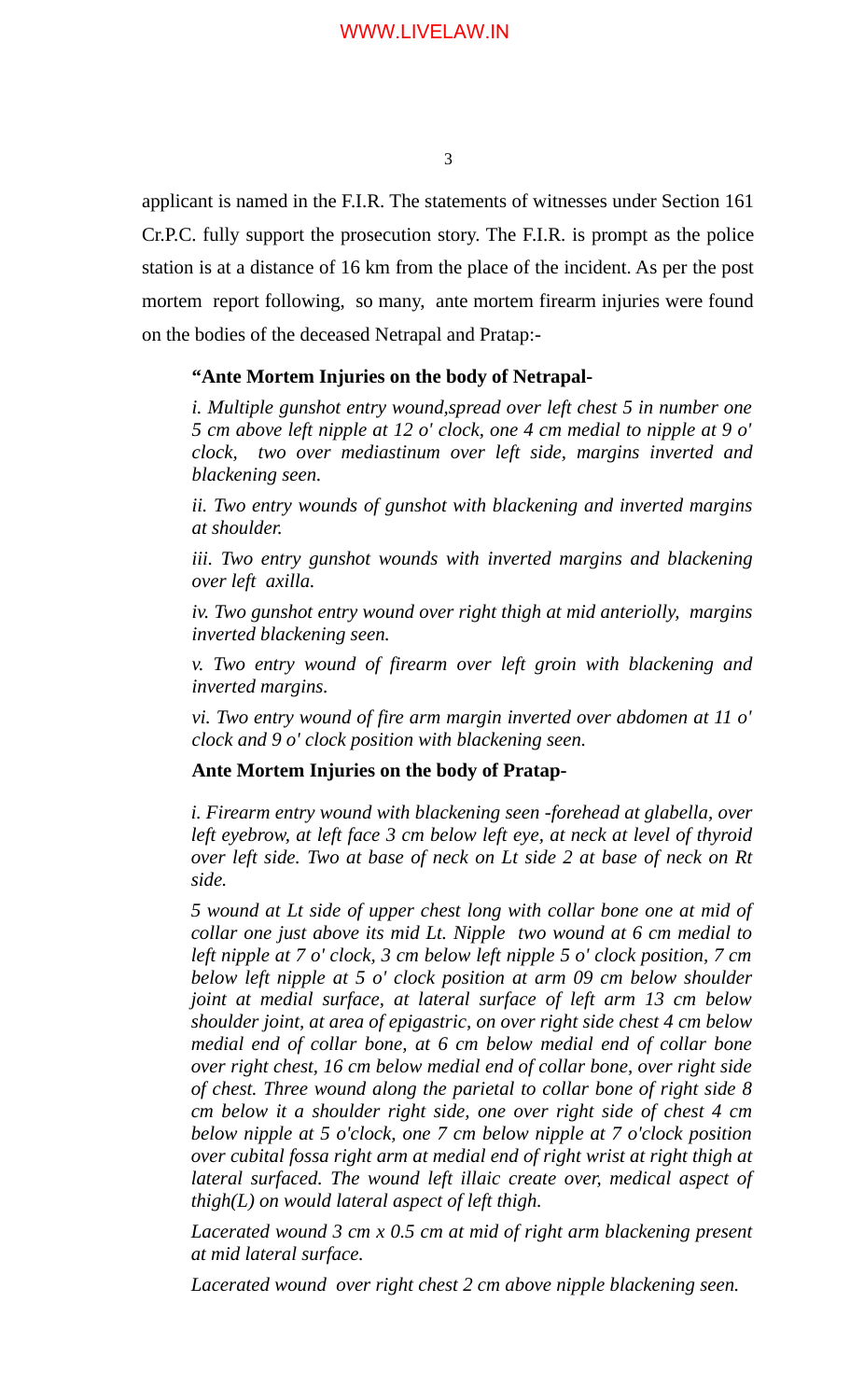*Cause of death as a result of shock and hemorrhage due to ante mortem fire arm injuries."*

7. Sri Trivedi further submitted that the informant also received firearm injuries. As per x ray report metallic density shadow of pellet has been seen in different part of body of the first informant. Country made pistol of 315 bore was recovered from the applicant and it is a matter of trial that firearm injuries were caused by which firearm. The applicant has criminal history. He is involved in Case Crime No.205 of 2017 under Sections 323, 504, 506 I.P.C.P.S. Hathras Junction, district Hathras and the NCR dated 23.02.2019 is also lodged under Sections 504 and 506 I.P.C. against the applicant.

8. Sri Anoop Trivedi, learned Senior Counsel has submitted that on relevant considerations for granting bail, the applicant is not entitled for bail. So far as bail granted to coaccused Harendra by this Court is concerned, he submitted that the first informant has filed **Special Leave Petition (Criminal) Diary No.2551/2019 (Raj Kumar vs. Haredra and another)** in which Hon'ble Supreme Court has granted permission to file S.L.P., by order dated 1.2.2020, (Annexure-2 to the affidavit of informant). He has submitted that parity cannot be the sole ground for granting bail. Besides,distinguishing feature is also that the present applicant has criminal history and trial has also commenced.

9. He has placed reliance upon the judgment of Hon'ble Supreme Court in the case of **Union of India and others vs. West Coast Paper Mills Ltd., reported (2004) 2 SCC 747 , Mauji Ram vs. State of U.P. and another reported in (2019) 8 SCC 17, Rakesh Kumar Pandey vs. Munni Singh @ Mata Bux Singh & Anr., (SLP(Crl) No. 4059/2000 decided on 12.3.2001)** and in the case of **Ramesh and others vs.State of U.P**. (**Criminal Appeal No.528 of 1998** in **Criminal Misc. Application No.4581 of 2005(B) of Vishram) decided on 1.1.2010 by** the Division Bench of this Court**.**

10. In reply, Sri Manish Tiwary, learned Senior Counsel submitted that even if the matter of the coaccused Harendra is in jeopardy before the Hon'ble Supreme Court, the applicant is entitled for bail on parity. He has placed reliance upon the case of **Khoday Distilleries Limited (now known as Khoday India Limited) and others vs. Sri Mahadeshwara Sahakara**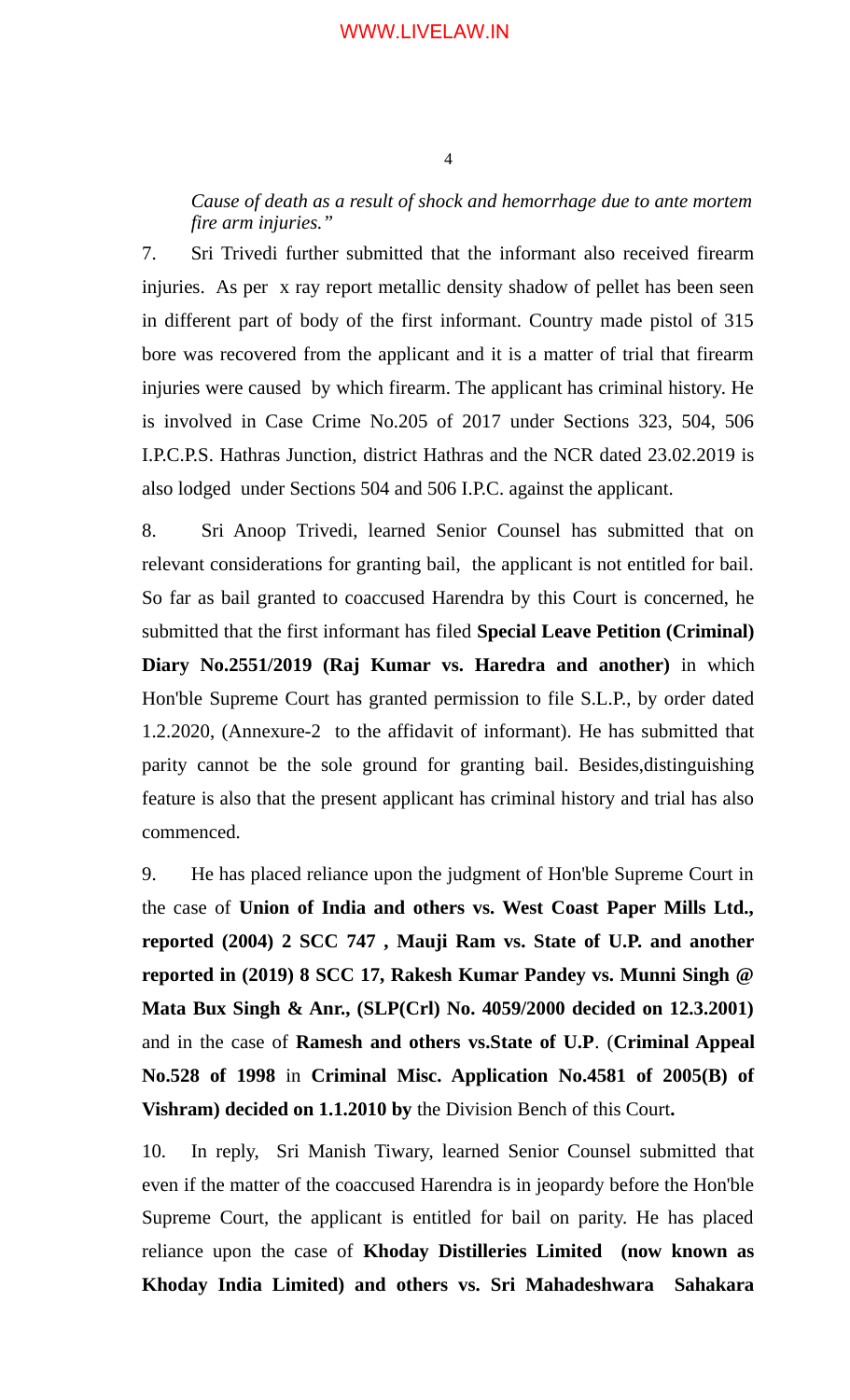## **Sakkare Karkhane Limited, Kollegal (under Liquidation) represented by the Liquidator, (2019)4 SCC 376.**

11. Learned A.G.A. has adopted the arguments advanced by the learned Senior Counsel Sri Anoop Trivedi. He has opposed grant of bail to the applicant and submitted that considering the facts and circumstances of the case, the applicant is not entitled for grant of bail.

12. I have considered the submission advanced by the learned counsel for the parties and have perused the material on record.

13. In the case of **Rakesh Kumar Pandey** (supra) the Hon'ble Apex Court strongly denounced the order of the High Court granting bail to the coaccused on the ground of parity in a heinous offence. It is relevant to quote the following paragraphs from the judgment of Hon'ble Supreme Court in the case of **Rakesh Kumar Pandey**(supra):-

*"The High Court on being moved, has considered the application for bail and without bearing in mind the relevant materials on record as well as the gravity of offence released the accused-respondents on bail, since the co-accused, who had been ascribed similar role, had been granted bail earlier."*

.. .. .. *"Suffice it to say that for a serious charge where three murders have been committed in broad day light, the High Court has not applied its mind to the relevant materials, and merely because some of the co-accused, whom similar role has been ascribed, have been released on bail earlier, have granted bail to the present accused respondents. It is true that State normally should have moved this Court against the order in question, but at the same time the power of this Court cannot be fettered merely because the State has not moved, particularly in a case like this, where our conscience is totally shocked to see the manner in which the High Court has exercised its power for release on bail of the accused respondents. We are not expressing any opinion on the merits of the matter as it may prejudice the accused in trial. But we have no doubt in our mind that the impugned order passed by the High Court suffers from gross illegality and is an order on total nonapplication of mind and the judgement of this Court referred to earlier analysing the provisions of sub-section (2) of section 439 cannot be of any use as we are not exercising power under sub-section (2) of section 439 Cr.P.C."*

 14. In the case of **Ramesh and others**(supra), the Division Bench of this Court held that parity cannot be the sole ground for granting bail. It is relevant to reproduce relevant part of the case of **Ramesh and others(supra)**, the Division Bench of this Court has held as under:-

"In para 17 in the case of **Chander @ Chandra Vs. State of U.P. (1998 U.P. Cr.R. 263)**, it was held that:-

*"The grant of bail is not a mechanical act and principle of consistency cannot be extended to repeating a wrong order. If the order granting bail to an identically placed co-accused has been passed in flagrant violation of well settled principle, it will be open to the Judge to reject the bail application of the applicant before him as no Judge is obliged to pass orders against his conscience merely to maintain consistency."*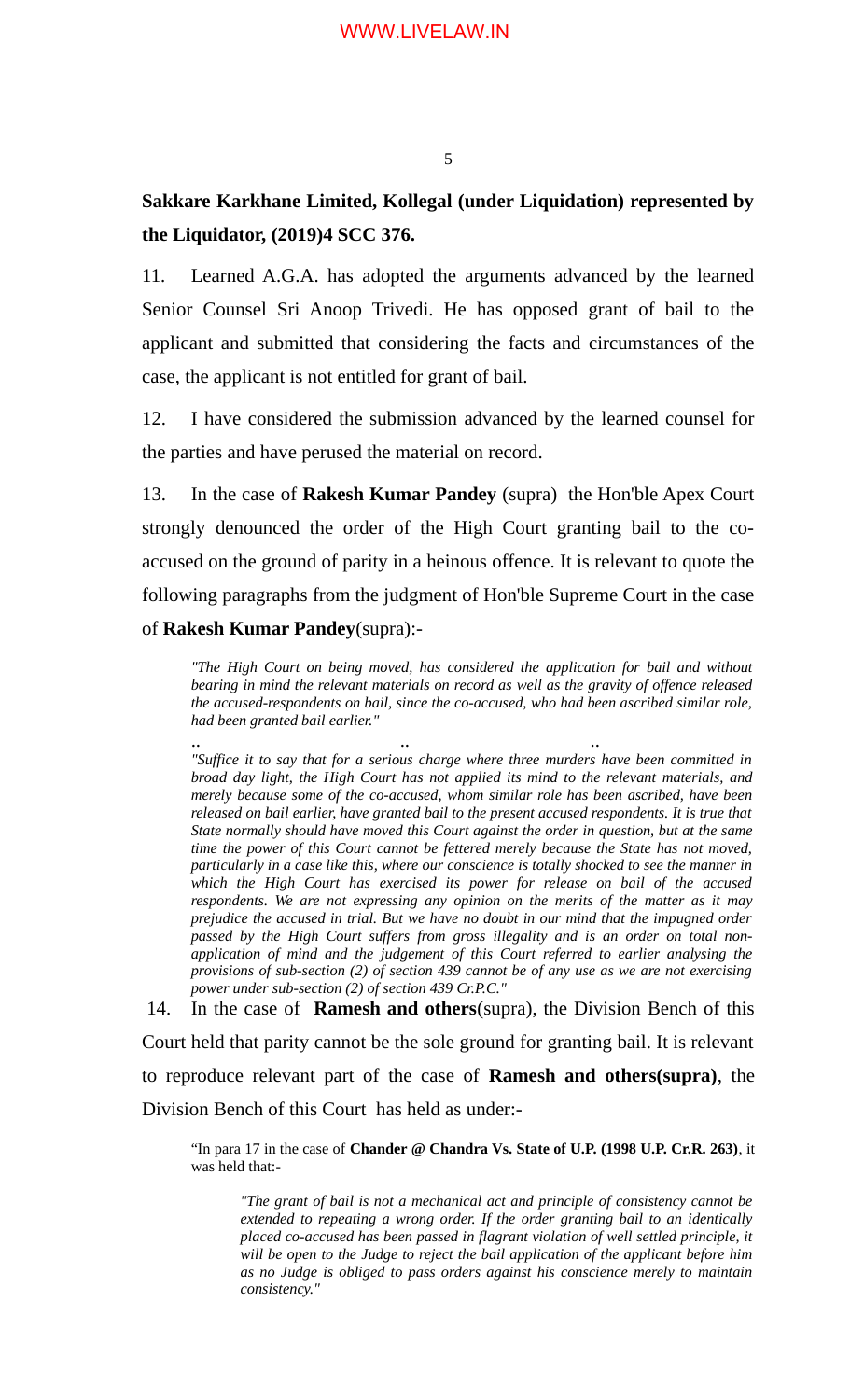In Special Leave Petition No. 4059 of 2000: **Rakesh Kumar Pandey Vs. Munni Singh @ Mata Bux Singh and another, decided on 12.3.2001**, the Hon'ble Apex Court strongly denounced the order of the High Court granting bail to the co-accused on the ground of parity in a heinous offence and while cancelling the bail granted by the High Court it observed that:-

*"The High Court on being moved, has considered the application for bail and without bearing in mind the relevant materials on record as well as the gravity of offence released the accused-respondents on bail, since the co-accused, who had been ascribed similar role, had been granted bail earlier."*

The **Apex Court** in the aforesaid case has further observed:-

*"Suffice it to say that for a serious charge where three murders have been committed in broad day light, the High Court has not applied its mind to the relevant materials, and merely because some of the co-accused, whom similar role has been ascribed, have been released on bail earlier, have granted bail to the present accused respondents. It is true that State normally should have moved this Court against the order in question, but at the same time the power of this Court cannot be fettered merely because the State has not moved, particularly in a case like this, where our conscience is totally shocked to see the manner in which the High Court has exercised its power for release on bail of the accused respondents. We are not expressing any opinion on the merits of the matter as it may prejudice the accused in trial. But we have no doubt in our mind that the impugned order passed by the High Court suffers from gross illegality and is an order on total nonapplication of mind and the judgement of this Court referred to earlier analysing the provisions of sub-section (2) of section 439 cannot be of any use as we are not exercising power under sub-section (2) of section 439 Cr.P.C."*

In the case of **Salim Vs. State of U.P. 2003 ALL. L. J. 625**, this Court has held that parity can not be the sole ground for bail.

Again in the case of **Zubair Vs. State of U.P. 2005(52) ACC 205**, this Court observed that there is no absolute hidebound rule that bail must necessarily be granted to the co-accused, where another co-accused has been granted bail. In view of the aforesaid discussion, we are of the considered opinion that parity cannot be the sole ground for granting bail."

15. In the case of **Mauji Ram** (supra) Hon'ble Supreme Court has held that it must appear from perusal of the order that the Court has applied its mind to the relevant facts in the light of material filed by the prosecution at the time of consideration of bail application. Paragraph 13 of the judgment in Mauji Ram (supra) is being reproduced as under:-

*"13. Time and again this Court has emphasized the need for assigning the reasons while granting bail (see Ajay Kumar Sharma vs. State of U.P. & Ors., (2005) 7 SCC 507, Lokesh Singh vs. State of U.P. & Anr., (2008) 16 SCC 753 & Dataram Singh vs. State of U.P. & Anr., (2018) 3 SCC 22). Though it may not be necessary to give categorical finding while granting or rejecting the bail for want of full evidence adduced by the prosecution as also by the defence at that stage yet it must appear from a perusal of the order that the Court has applied its mind to the relevant facts in the light of the material filed by the prosecution at the time of consideration of bail application. It is unfortunate that neither the law laid down by this Court, nor the material filed by the prosecution was taken note of by the High Court while considering the grant of bail to the respondents.* 

16. I, therefore, proceed to consider the bail application of the applicant on its own merits.

6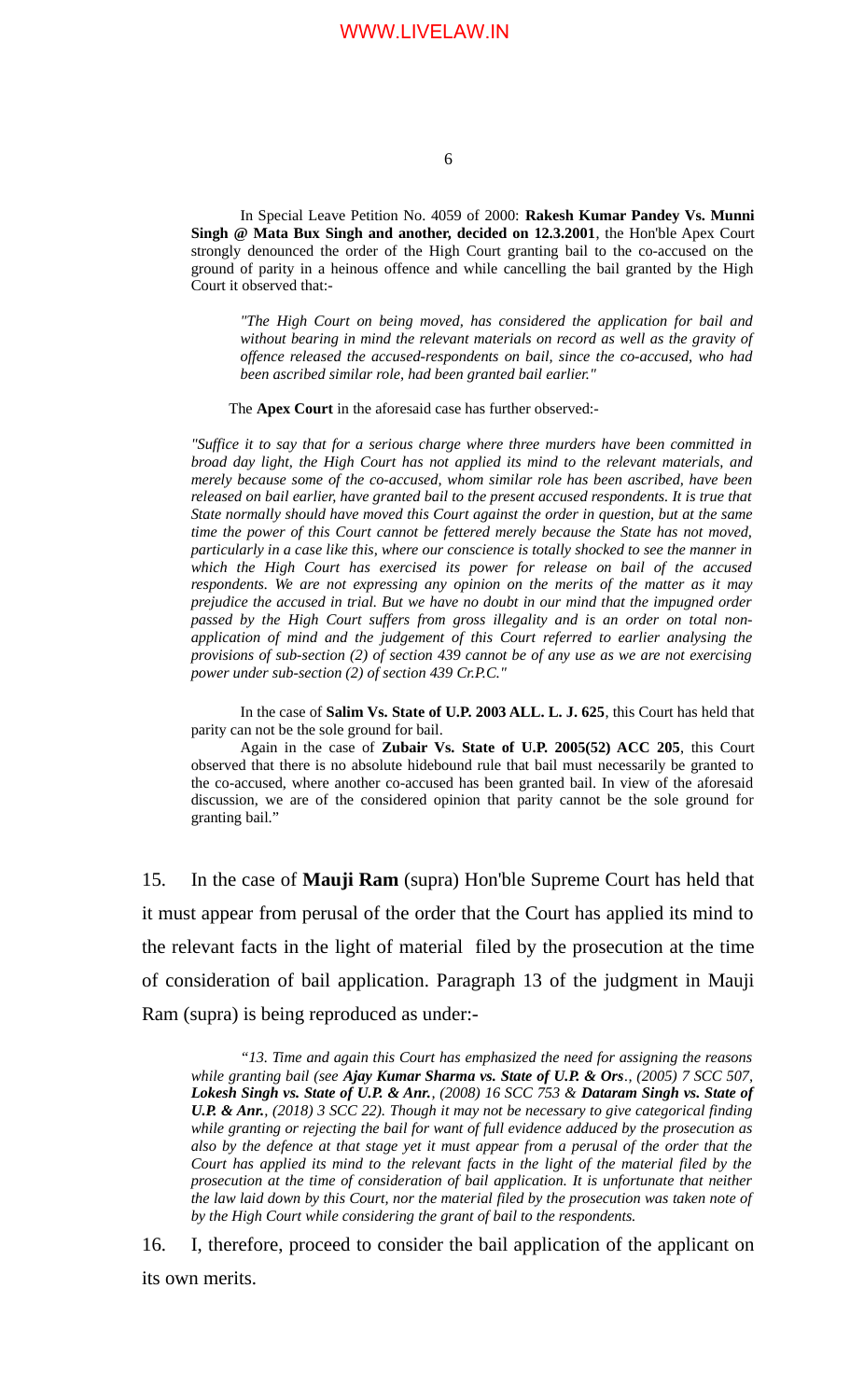17. In the case of **Lt. Col. Prasad Shrikant Purohit vs. State of Maharashtra, (2018)11 SCC 458**, the Hon'ble Supreme Court has held that the law in regard to grant or refusal of bail is very well settled. The Court granting bail should exercise its discretion in a judicious manner and not as a matter of course. Though at the stage of granting bail a detailed examination of evidence and elaborate documentation of the merit of the case need not be undertaken, there is a need to indicate in such orders reasons for prima facie concluding why bail was being granted, particularly, where the accused is charged of having committed a serious offence. Any order devoid of such reasons would suffer from non-application of mind. It is also necessary to consider the factors such as; a) the nature of accusation and the severity of punishment in case of conviction and the nature of supporting evidence, b) reasonable apprehension of tampering with the witness or apprehension of threat to the complainant and c) prima facie satisfaction of the court in support of the charge.

18. In **Anil Kumar Yadav vs. State (NCT of Delhi), (2018)12 SCC 129**, the Hon'ble Supreme Court laid down the following relevant consideration while granting bail, in paragraph 17 which is being reproduced as under:-

"While granting bail, the relevant considerations are:- (i) nature of seriousness of the offence; (ii) character of the evidence and circumstances which are peculiar to the accused; and (iii) likelihood of the accused fleeing from justice; (iv) the impact that his release may make on the prosecution witnesses, its impact on the society; and (v) likelihood of his tampering. No doubt, this list is not exhaustive. There are no hard and fast rules regarding grant or refusal of bail, each case has to be considered on its own merits. The matter always calls for judicious exercise of discretion by the Court."

19. In the present case, the offence committed is of serious nature. It is double murder, which would inflict severe punishment, in case of the applicant's conviction. There was indiscriminate firing and the fire arm injuries were sustained by the deceased Netrapal and Pratap on the vital parts of the body as per the post mortem report. The witnesses, including the informant-the injured witness, under Section 161 Cr.P.C. have named the applicant. There is recovery of fire arm of 315 bore from the possession of the applicant as per the recovery memo. There are prima facie and reasonable grounds to believe the complicity of the applicant in the commission of the offence. The applicant has criminal antecedent. The trial has also commenced in which PW-1 has been examined. Considering in totality the facts of this